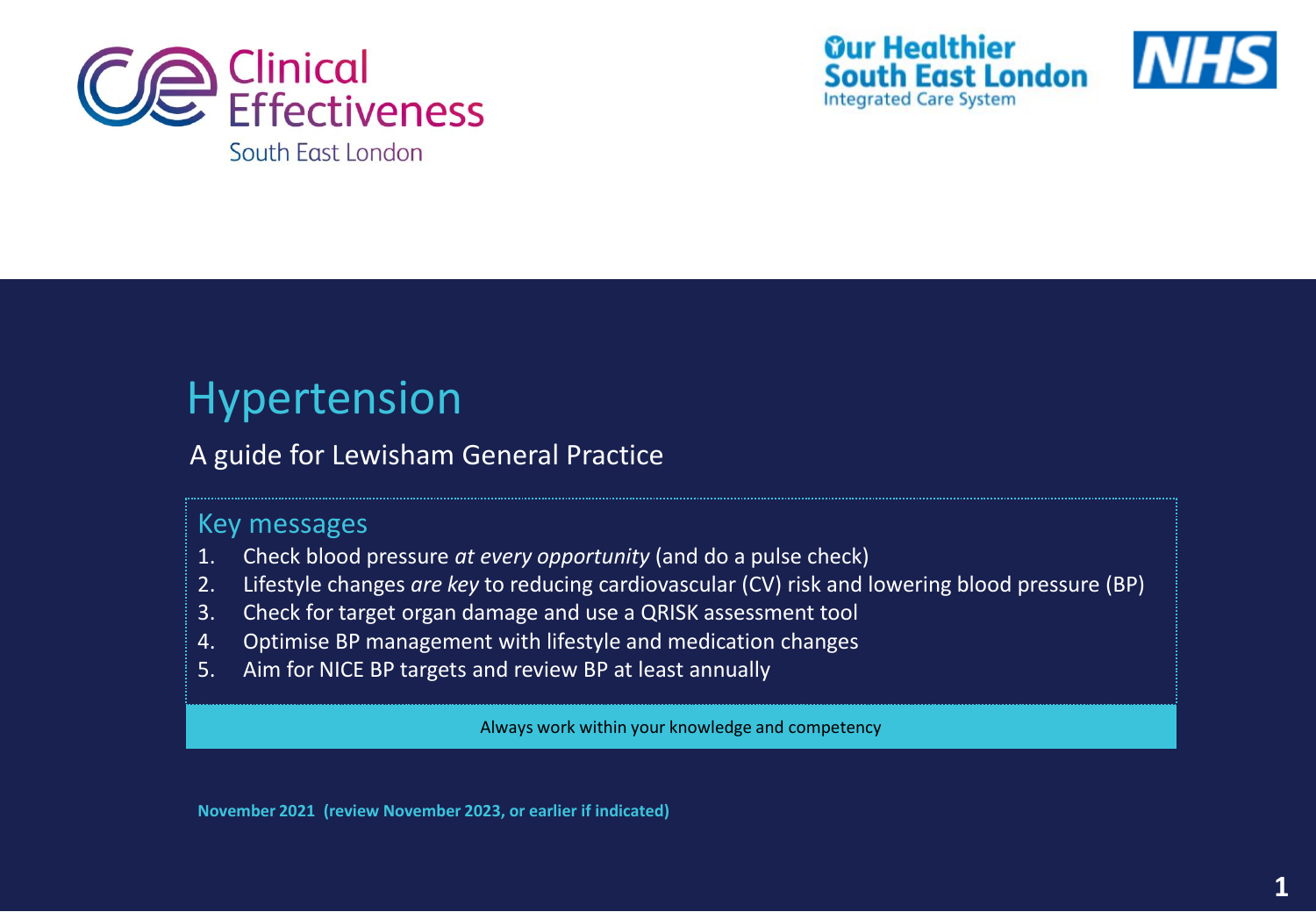

**Treatment of high BP significantly reduces risk of stroke, ischaemic heart disease, heart failure, diabetic complications and all cause mortality<sup>1</sup>**

- **Risk reduction**: Every 10mmHg reduction in systolic BP reduces risk of major CV events by 20%<sup>1</sup>
- **Under-treated:** In Lewisham, **1 in 3** patients under 80 and **1 in 5** patients over 80, with hypertension, have uncontrolled BP
- **Under-diagnosed:** Of the population estimated to have hypertension in Lewisham, **44%** (27,586) remain undiagnosed $2$
- **Variation**: In Lewisham the achievement of GP practices managing to control their patients' blood pressure varies by 21%<sup>2</sup>
- **Health Inequalities:** 48% of patients on the hypertension register who have uncontrolled blood pressure are of Black family origin<sup>3</sup>

**In Lewisham, if we reduce the average systolic BP in people with hypertension by 10 mmHg, in one year, we could prevent<sup>1</sup> :**

**50** people from developing **heart failure**

**63** people from having a **stroke**

**67** people from developing **ischaemic heart disease**

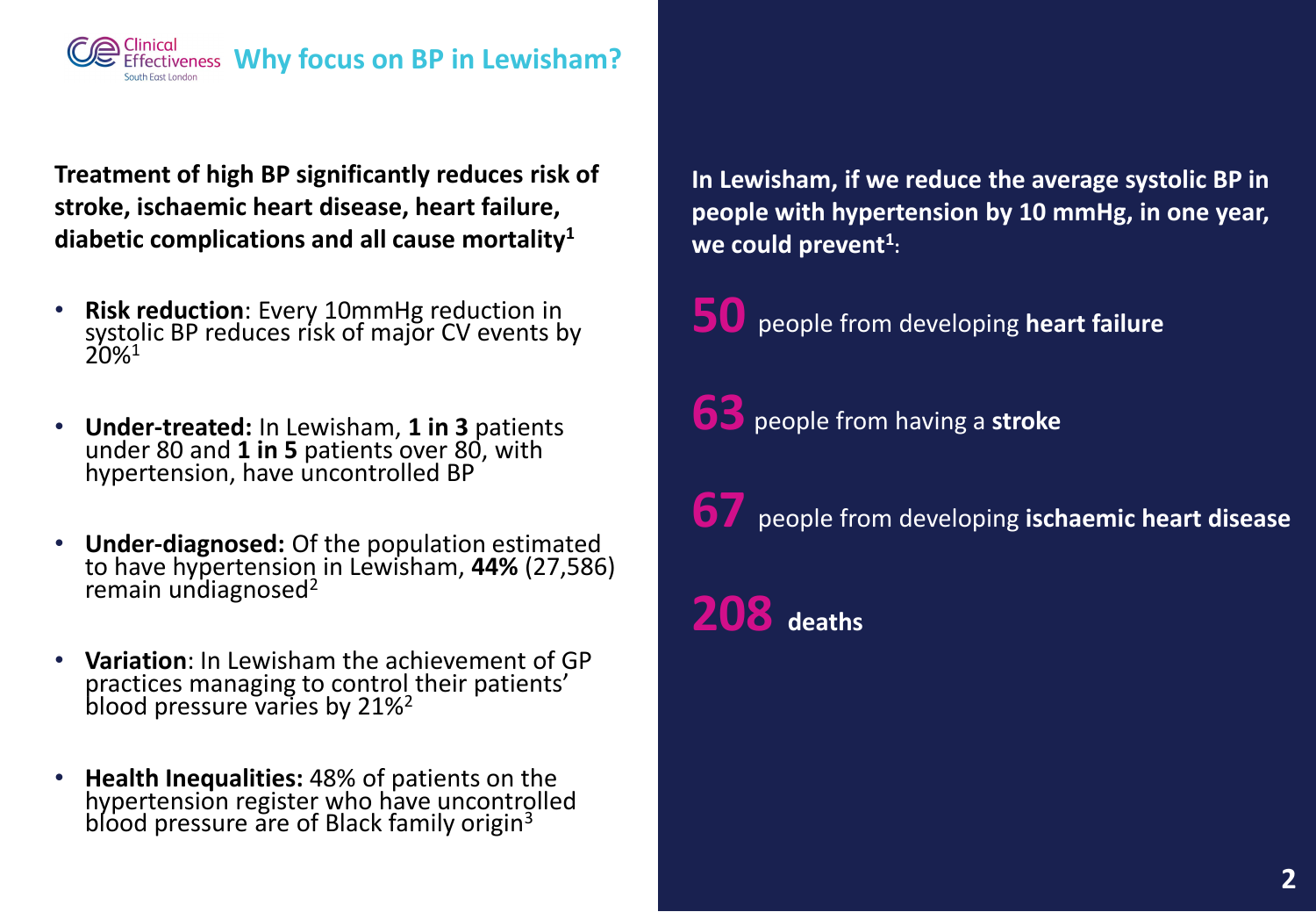#### **How to measure BP**

#### **How to measure BP when considering a diagnosis of hypertension**

- Measure blood pressure in both arms, if difference >15 mmHg, repeat measurements
- If difference in readings between arms remains >15 mmHg on the second measurement, measure subsequent blood pressures in the arm with the higher reading (document which arm on EMIS)

#### **When to measure standing + sitting BP?**

- In Diabetes Mellitus (DM), suspected postural hypotension, or age ≥ 80yrs
- Measure BP with the patient standing for at least 1 min before measurement if systolic drop  $\geq$ 20mmHg or symptoms of postural hypotension, **review medication and treat to BP target based on standing BP**

#### **Assessing target organ damage**

- **Target organ damage: damage to organs such as the heart, brain, kidneys and eyes.**
- **Examination:** check eyes (fundoscopy), urine dipstick (for blood), CV exam
- **Tests:** full blood count (FBC), renal profile, lipid profile (cholesterol), HbA1c, thyroid function test (TFT), urine albumin creatinine ratio (ACR), and 12 lead ECG
- **Record:**smoking status, physical activity level, alcohol intake, BMI, [waist circumference], family history (use Ardens Template)
- **Corrected eGFR** The latest NICE CKD guideline **does not recommend** adjusting the eGFR in people of Black African or African-Caribbean family origin<sup>5</sup>

#### **Ambulatory BP monitoring (ABPM) and Home BP monitoring (HBPM)**

#### **Ambulatory BP monitoring (ABPM)**

- Ensure sufficient readings minimum 14 readings during waking hours
- Use daytime average BP for diagnosis

#### **Home BP monitoring (HBPM)**

- Ensure a [validated \(and calibrated\) BP machine is being used](https://bihsoc.org/bp-monitors/for-home-use/) and advise to record two BP readings every morning and evening every day for at least 4 days (ideally 7)
- In practice, disregard the first day's readings and take an average of the remaining readings

#### **Assessing Cardiovascular (CV) risk: QRISK2 or QRISK3?**

- The QRISK2/3 score estimates the risk of a patient developing CVD over the next 10 years
- Currently a QRISK2 'calculator' is integrated into EMIS, however a link to a more inclusive CV risk score QRISK3 can be found [here](https://www.qrisk.org/three/) (and in the Ardens hypertension template)
- For several conditions QRISK2 will underestimate people's risk e.g. severe mental illness and rheumatological conditions. As the calculated CV risk is an estimate, clinical judgement is required to adjust for factors that the risk calculator does not include
- **QRISK2/3 is not applicable in people who are considered at high risk of CVD:** Type 1DM, CKD 3-5, lipid disorders, existing CVD, previous stroke/TIA or people ≥ 85 years as they should already be on/offered lipid modification therapy (do consider factors that may make treatment inappropriate such as frailty, polypharmacy, life expectancy)
- Follow [SEL ICS guideline on lipid management](https://selondonccg.nhs.uk/wp-content/uploads/dlm_uploads/2021/09/Lipids-management-pathways-for-South-East-London-FINAL-September-2021.pdf)<sup>6</sup> on how to action QRISK2/3 scores ≥ 10%

#### **Which BP target? Aim for NICE BP targets4, 7, 8, 9**

| <b>Which condition?</b>                                         | Which cohort within the condition?                                                            | <b>NICE Clinic BP Target</b><br>Use clinical judgment in frailty/multi-morbidity<br>Adjust BP target by 5mmHg for ABPM/HBPM | QOF BP Targets <sup>10</sup> 2021/2022                                                                                    |  |
|-----------------------------------------------------------------|-----------------------------------------------------------------------------------------------|-----------------------------------------------------------------------------------------------------------------------------|---------------------------------------------------------------------------------------------------------------------------|--|
| Hypertension,<br>including Type 2 Diabetes<br>(but with no CKD) | Age <80yrs                                                                                    | ≤140/90mmHg                                                                                                                 | $\leq$ 140/90mmHg<br>*Note QOF Target for                                                                                 |  |
|                                                                 | Age $\geq 80$ yrs                                                                             | ≤150/90mmHg                                                                                                                 | <b>Hypertension in T2DM</b><br>$\leq$ 150/90mmHg<br>is ≤140/80mmHg                                                        |  |
| <b>Diabetes</b>                                                 | Type 2 Diabetes                                                                               | Same as hypertension if no CKD                                                                                              | $\leq$ 140/80mmHg                                                                                                         |  |
|                                                                 | Type 1 Diabetes + no albuminuria                                                              | ≤135/85mmHg                                                                                                                 |                                                                                                                           |  |
|                                                                 | Type 1 Diabetes + albuminuria or $\geq$ 2 features of metabolic syndrome                      | $≤130/80mm$ Hg                                                                                                              |                                                                                                                           |  |
| CKD (chronic kidney disease)                                    | ACR <70mg/mmol                                                                                | ≤140/90mmHg                                                                                                                 | No QOF target                                                                                                             |  |
|                                                                 | ACR ≥70mg/mmol or co-existent Diabetes                                                        | ≤130/80mmHg                                                                                                                 |                                                                                                                           |  |
| Ischaemic heart disease (IHD)/                                  | History of IHD/PAD                                                                            | ≤140/90mmHg                                                                                                                 | No QOF target for PAD, but for rest based on<br>age i.e.<br>$<$ 80yrs $\leq$ 140/90mmHg<br>$\geq$ 80yrs $\leq$ 150/90mmHg |  |
| Peripheral arterial disease (PAD)<br>or TIA/Stroke              | History of TIA/Stroke<br>(if with severe bilateral carotid stenosis: systolic BP 140-150mmHg) | ≤130/80mmHg                                                                                                                 |                                                                                                                           |  |

Note: For people ≥80 years with hypertension and T2DM, CKD, PAD, CVD or TIA/Stroke, individual NICE guidance on these areas offers no age-specific BP targets for this cohort. However, NICE Hypertension guidelines<sup>4</sup> (as m suggest a target of ≤150/90 mmHg for those ≥80 years with hypertension, **but with frailty/multi-morbidity use clinical judgement**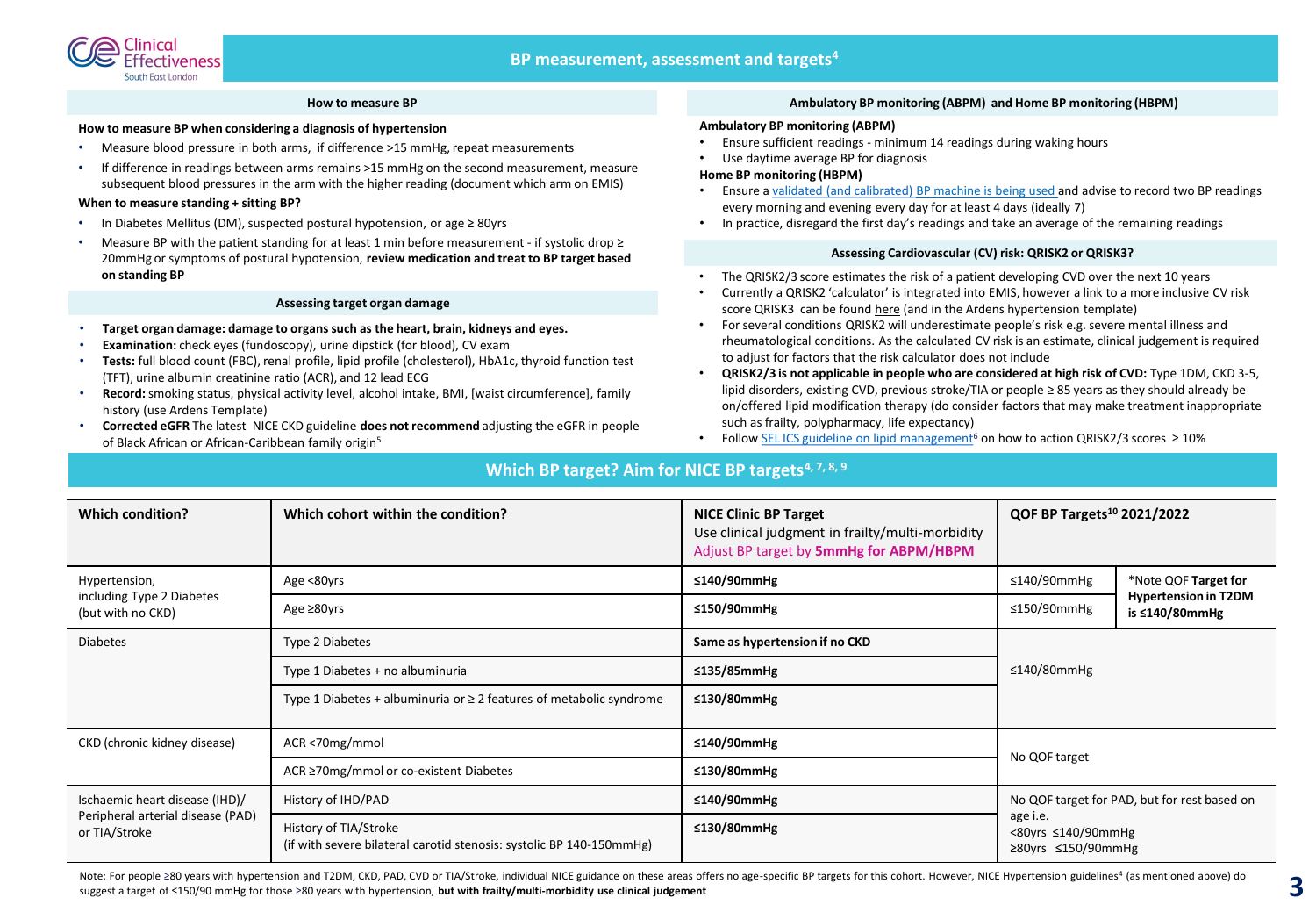

**Hypertension diagnosis4,11** 

New NICE guidance: Diagnostic thresholds and treatment targets for BP in people with T2DM are **now the same as hypertension alone**, unless there is co-existent CKD (p.7)

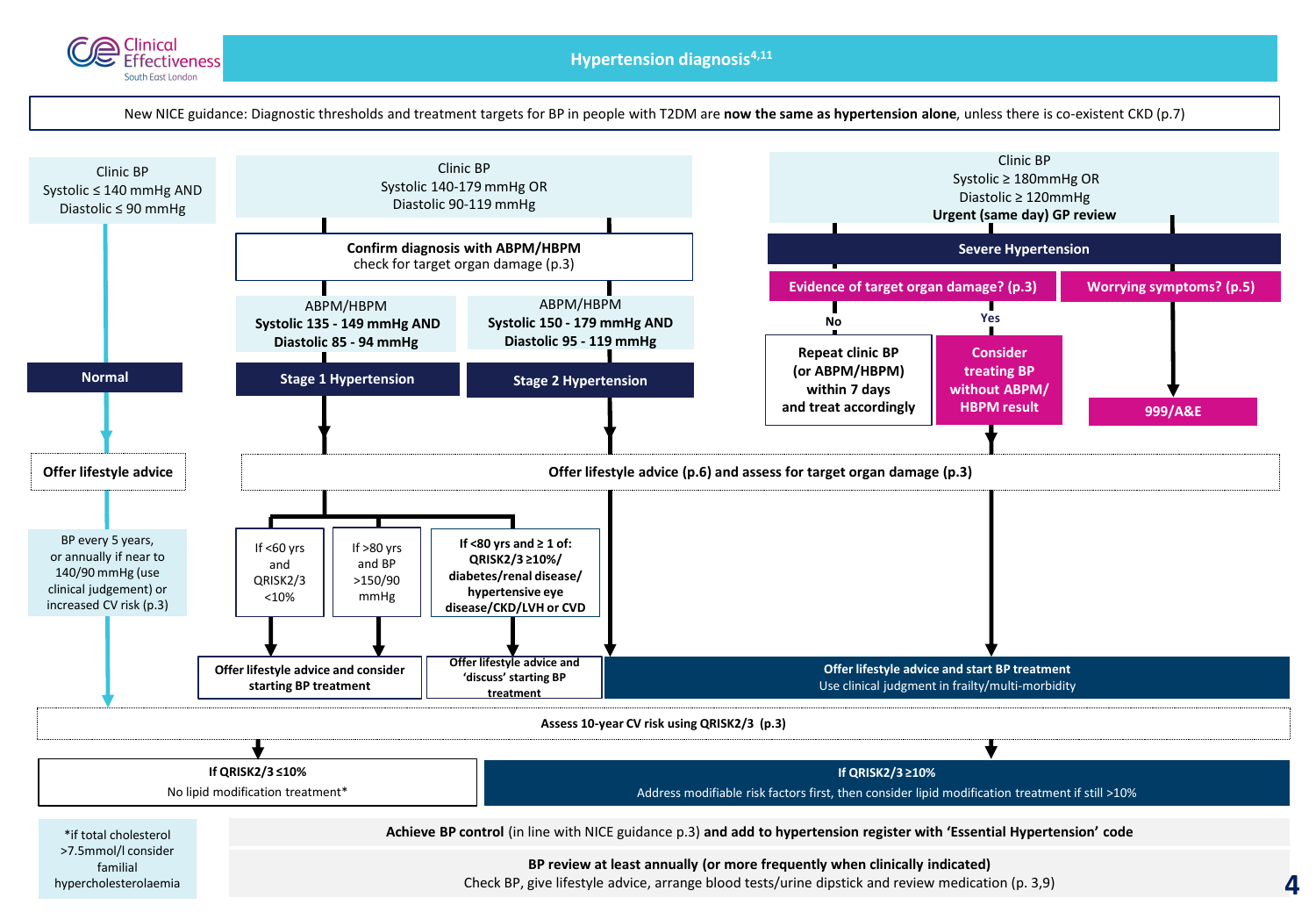

• Hypertension **for pregnant women with multiple co-morbidities** → Obstetric Medicine clinic (such patients should consider booking at GSTT or KCH)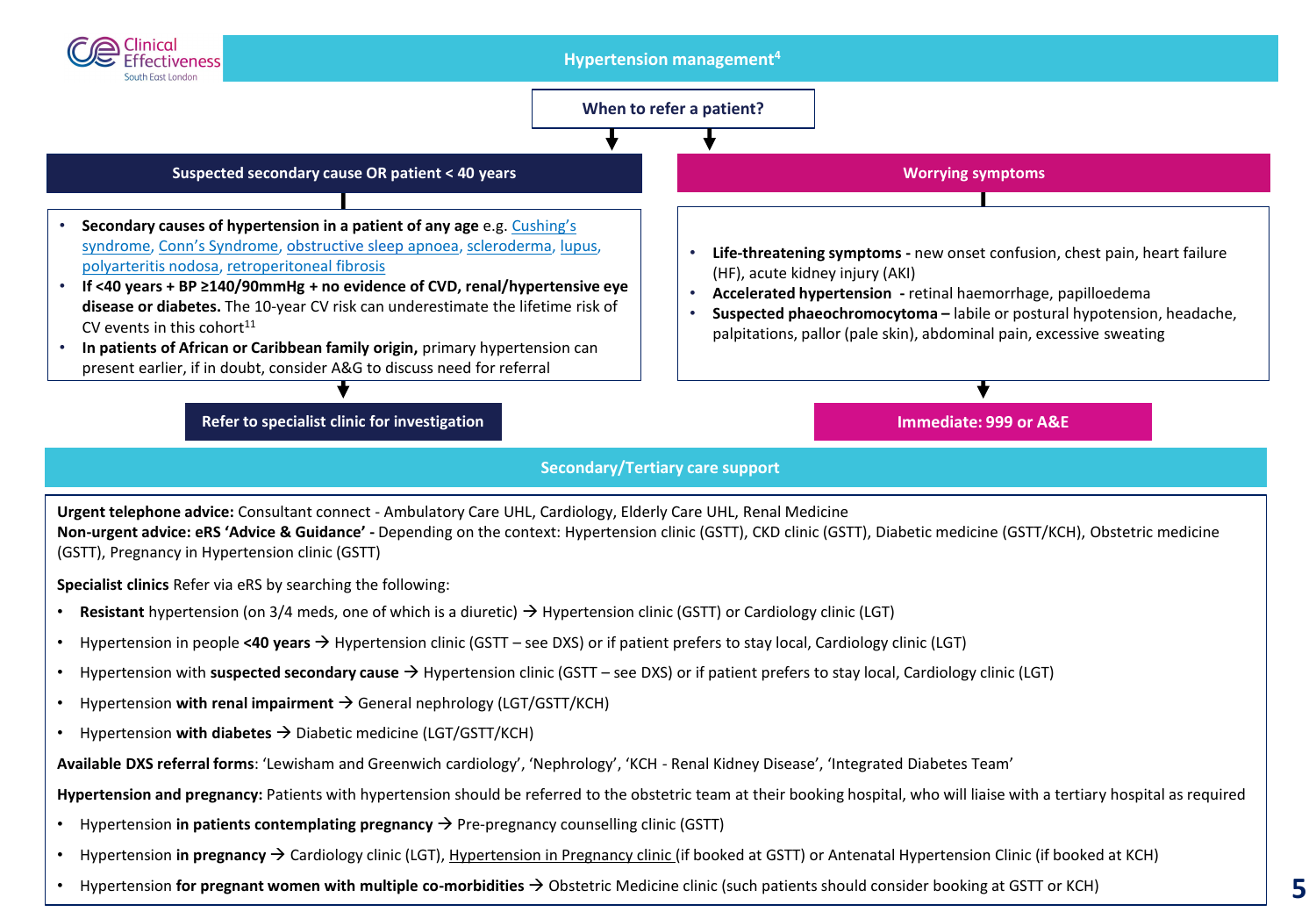

Lifestyle changes can be more effective than medication on average a standard dose of blood pressure medication reduces systolic blood pressure by approx. 9mmHg<sup>13</sup> The NHS's **'Making every contact count'** approach**,** enables the opportunistic delivery of healthy lifestyle information at each consultation. Click [here](https://www.e-lfh.org.uk/programmes/making-every-contact-count/) for training.

| <b>Action</b>              | Recommendation (Any lifestyle changes will reduce BP, set realistic goals with patients)                                                                                                                  | Approx. systolic BP reduction |
|----------------------------|-----------------------------------------------------------------------------------------------------------------------------------------------------------------------------------------------------------|-------------------------------|
| <b>Reduced weight</b>      | Maintain healthy body weight                                                                                                                                                                              | 5-20mmHg/10kg loss            |
| <b>Healthy diet</b>        | DASH diet: consume a diet rich in fruits, vegetables, low-fat dairy with reduced saturated and total fat. More information here<br>Discourage consumption of excessive caffeine or caffeine-rich products | 8-14mmHg                      |
| Reduced salt intake        | Reduce dietary sodium intake to <6 g per day <sup>5</sup> (1 level teaspoon <sup>14</sup> ) and it should not be added at the table <sup>14</sup>                                                         | 2-8mmHg                       |
| Increased exercise         | Regular aerobic physical activity - 150 min per week of moderate intensity (e.g. brisk walking or cycling), build up from 10 min<br>intervals                                                             | 4-9mmHg                       |
| Reduced alcohol intake     | Below or equal to 14 units/week - calculator here <sup>15</sup>                                                                                                                                           | $2-4$ mm $Hg$                 |
| Smoking: harm<br>reduction | Stop smoking in one step or reduce gradually with stop smoking services, medication or nicotine replacement therapy<br>BP returns to normal 20 minutes after you stop smoking <sup>16</sup>               | Currently no available data   |

#### **Lewisham Patient Support**

- **Social prescribing referral:** Via GP (Elemental) or self-referral. They can provide links with local organisations such as cookery clubs, walking/exercise groups [https://sites.elementalsoftware.co.uk/app/WebObjects/SR.woa/cms/ohl\\_corona\\_registerstart](https://sites.elementalsoftware.co.uk/app/WebObjects/SR.woa/cms/ohl_corona_registerstart)
- **Lewisham Council diet and exercise advice**: <https://lewisham.gov.uk/myservices/socialcare/health/diet-and-exercise>
- **Lewisham Be Active Pass:** Free or discounted use of Lewisham leisure centres. Self-service machines available at all Lewisham sites if no internet access available <https://lewisham.gov.uk/inmyarea/sport/be-active-discounts>
- **Lewisham Healthy Walks**: <https://www.walkingforhealth.org.uk/walkfinder/lewisham-healthy-walks>
- **Healthwise referral:** Exercise on referral scheme for patients with hypertension Referral on DXS
- **Weight Watchers and Slimming world/SEL Tier 3 Healthy Weight Programme:** (BMI ≥40, or ≥35 with T2DM) **SEL Tier 4:** (BMI ≥50, or ≥35 with complex health needs) Referrals on DXS
- **Personal weight management plan for patients (OHL):** <https://onehealthlewisham.co.uk/wp-content/uploads/2021/03/OHL-Weight-Management-Patient-Toolkit.pdf>
- **NHS Better Health: weight, smoking, exercise, alcohol:** Better Health [NHS \(www.nhs.uk\)](https://www.nhs.uk/better-health/) **Stop smoking services:** <https://www.smokefreelewisham.co.uk/services/clinics/>
- **[British Heart Foundation: How to reduce your Blood Pressure 6 Top Tips](https://www.bhf.org.uk/informationsupport/heart-matters-magazine/news/coronavirus-and-your-health)** [How to reduce blood pressure | BHF](https://www.bhf.org.uk/informationsupport/heart-matters-magazine/research/blood-pressure/blood-pressure-tips) **Hypertension and COVID** https://www.bhf.org.uk/informationsupport/heartmatters-magazine/news/coronavirus-and-your-health
- **Online support group:** <https://www.bhf.org.uk/informationsupport/our-online-community>
- **Online programme about hypertension for patients:** <https://healthunlocked.com/programs/high-blood-pressure>
- **BP Patient information leaflets in different languages:** <http://www.bloodpressureuk.org/resources/publications/translated-blood-pressure-information/>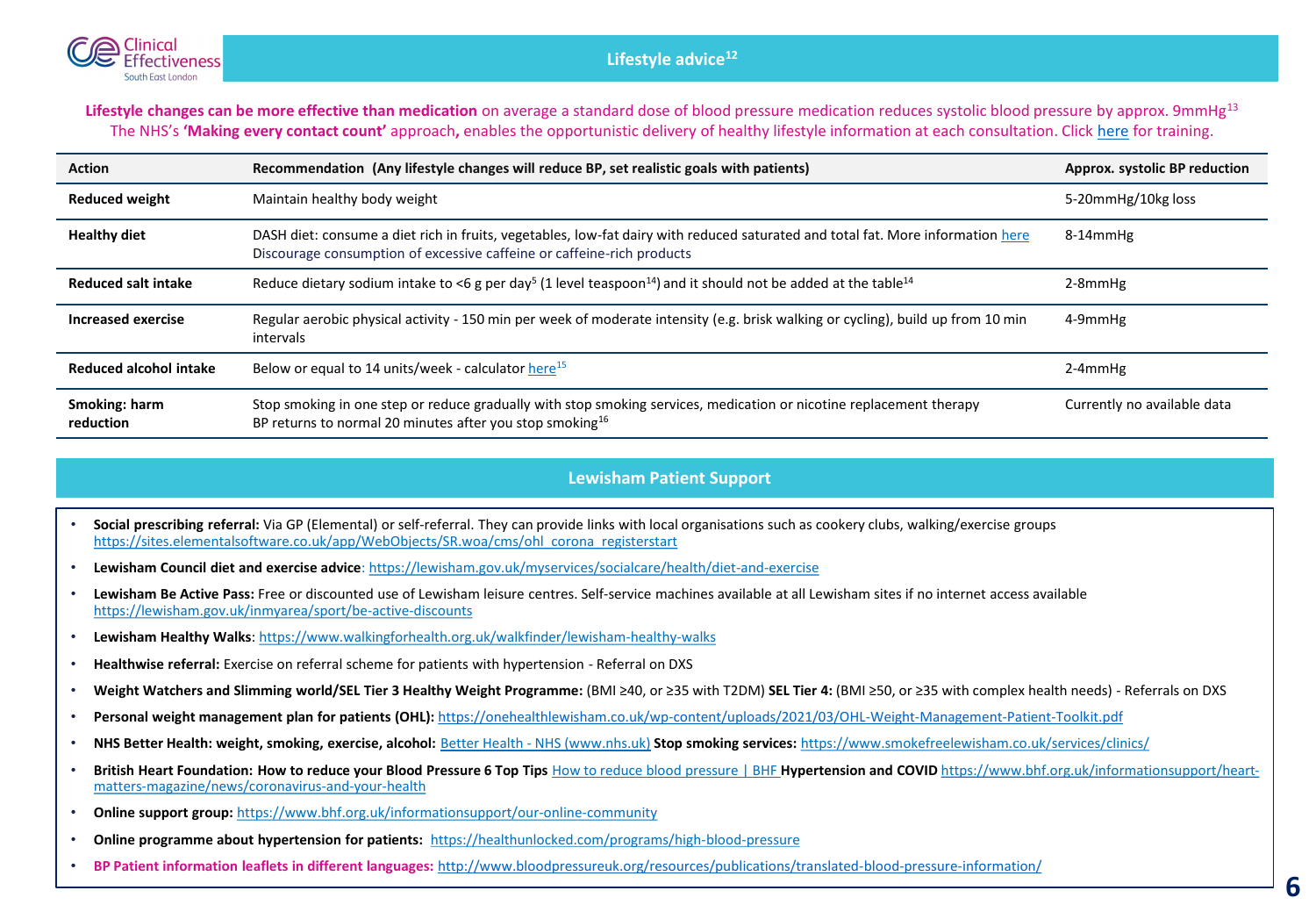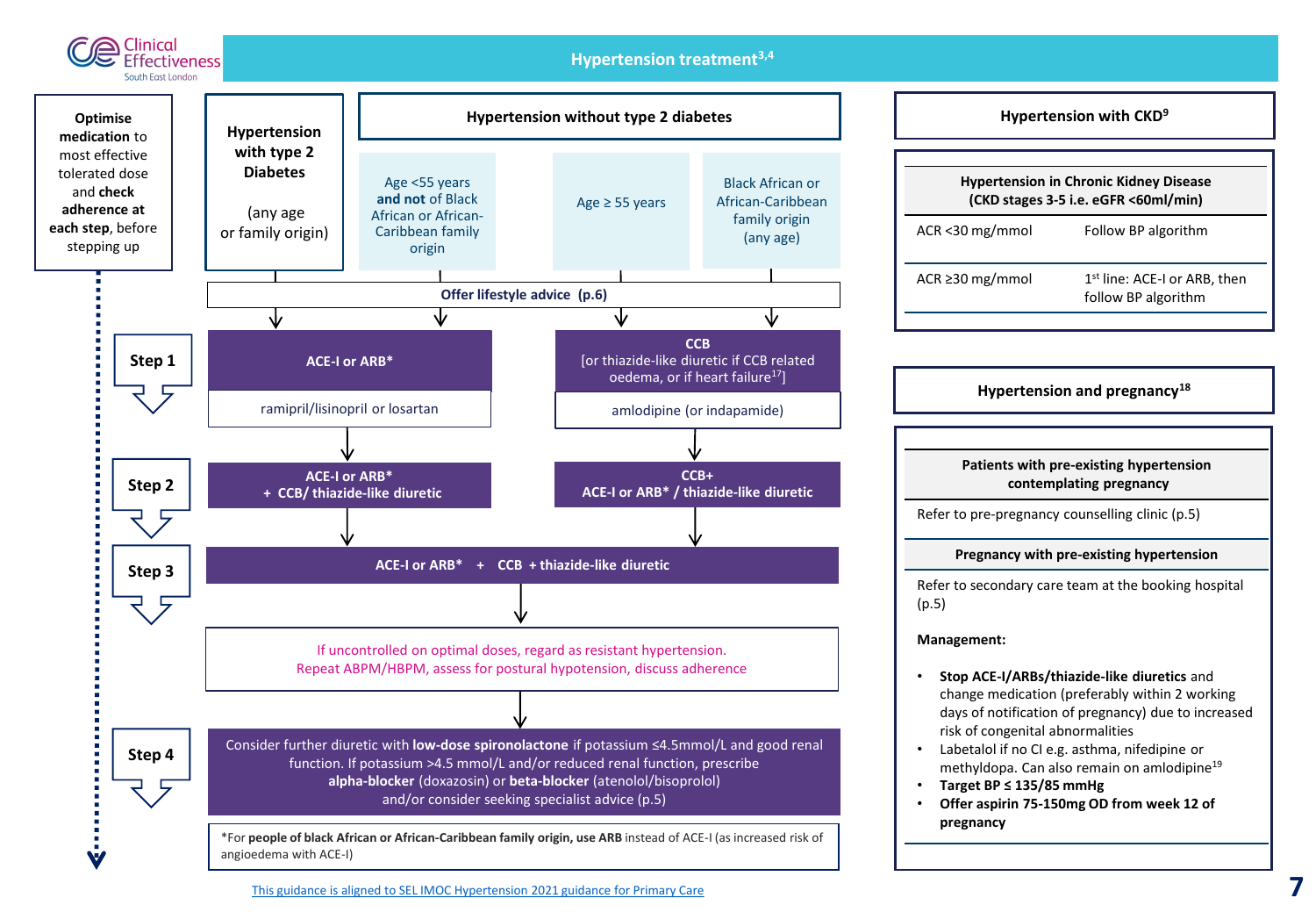| <b>Ce</b> Clinical<br>Effectiveness<br>South East London |                                         | Hypertension: preferred medication 3,4,6,20,21,22         |                                                                    |                                                                                                                                                                                                                                                                                                                                                                                                                                                                      |  |
|----------------------------------------------------------|-----------------------------------------|-----------------------------------------------------------|--------------------------------------------------------------------|----------------------------------------------------------------------------------------------------------------------------------------------------------------------------------------------------------------------------------------------------------------------------------------------------------------------------------------------------------------------------------------------------------------------------------------------------------------------|--|
| <b>Drug</b><br>Class                                     | <b>Drug</b>                             | <b>Starting dose</b>                                      | Daily Range                                                        | Notes (These are not extensive, please refer to the latest BNF for further information, especially titration increments,<br>cautions and contraindications)                                                                                                                                                                                                                                                                                                          |  |
| <b>ACEIS</b>                                             | $1st$ Line:<br>Ramipril                 | 2.5mg OD<br>$(1.25mgOD)$ in<br>frail/elderly<br>patients) | 2.5-10mg OD                                                        | For people of Black African or African-Caribbean family origin, use ARB instead of ACEI (as increased risk of angioedema<br>with ACEI)<br>Check baseline renal profile (Na/K/Cr/eGfr). Hyperkalaemia may occur, therefore close monitoring of serum potassium is<br>required                                                                                                                                                                                         |  |
|                                                          | 2 <sup>nd</sup> line:<br>Lisinopril     | 10 <sub>mg</sub> OD                                       | 10-80mg OD<br>(usual maintenance dose 20mg OD for<br>hypertension) | Re-check renal profile within 2 weeks of initiation, or dose increase and then at least annually<br>Titrate ACEI/ARB up at 2-4 weekly intervals to achieve optimal BP control<br>Initiation/Dose titrations: If serum creatinine increases by >20% (or eGFR falls by >15%) – stop ACEI and seek specialist<br>$\overline{\phantom{a}}$<br>advice. ACEI dose should only be increased if serum creatinine increases by less than 20% (or eGFR falls by less than 15%) |  |
| <b>ARBs</b>                                              | Losartan                                | 50mg OD<br>(25mg OD if >75yrs)<br>old)                    | 50-100mg OD                                                        | after each dose titration, and potassium <5.5mmol<br>ACEI/ARB dose should be optimised before the addition of a second agent<br>Side-effects: Symptomatic hypotension can occur on first dosing – suggest to take at night. Dry cough with ACEI, consider<br>switch to ARB                                                                                                                                                                                           |  |
|                                                          | Candesartan                             | 8 <sub>mg</sub> OD                                        | 8mg-32mg OD                                                        | Caution: Do not combine an ACEI and an ARB to treat hypertension<br>For diabetic nephropathy ARB of choice: losartan and irbesartan <sup>3</sup>                                                                                                                                                                                                                                                                                                                     |  |
| <b>CCBs</b>                                              | Amlodipine                              | 5mg OD                                                    | 5-10mg OD                                                          | Increase after 2-4 weeks to maximum dose of 10mg OD<br>$\overline{\phantom{a}}$<br><b>Caution:</b> Interacts with simvastatin $-$ consider switching to atorvastatin<br>Step 1: If amlodipine causes ankle oedema, consider using a thiazide-like diuretic instead of a CCB<br>CI: Unstable angina, aortic stenosis<br>Side effects include flushing and headaches at initiation; swollen ankles especially at higher doses                                          |  |
| Thiazide-<br>like<br>diuretics                           | Indapamide<br>immediate<br>release (IR) | 2.5mg OD                                                  | 2.5mg OD                                                           | Check baseline renal profile, then after 2 weeks, then at least annually. If potassium <3.5mmol/L or eGFR <25ml/min, stop<br>indapamide and seek specialist advice                                                                                                                                                                                                                                                                                                   |  |
| Aldosterone<br>antagonist                                | Spironolactone                          | 25mg OD                                                   | 25mg OD                                                            | Step 4: Spironolactone is the preferred diuretic at step 4 (NICE), but is an unlicensed indication in resistant hypertension<br>(BNF)<br>Consider only if potassium ≤4.5mmol/L (caution in reduced eGFR <30ml/min, as increased risk of hyperkalaemia). Monitor<br>Na/K/renal function within 1 month and repeat 6 monthly thereafter <sup>3</sup><br>If K>4.5mmol/L should be stopped.                                                                              |  |
| $\alpha$ -B                                              | Doxazosin<br>immediate<br>release (IR)  | 1 <sub>mg</sub> OD                                        | 2-16mg OD<br>(or BD dosing when dose >8mg/day)                     | Consider at Step 4 if potassium $\geq$ 4.5mmol/L. Initial dose of 1mg usually increased after 1-2 weeks to 2mg OD<br>At doses above 8mg/day, consider split dosing from OD to BD to reduce BP variation<br>Caution: Initial dose postural hypotension, avoid in elderly as orthostatic hypotension risk <sup>3</sup>                                                                                                                                                 |  |
| $\beta - \beta$                                          | Atenolol                                | 25mg OD                                                   | 25-50mg OD                                                         | Consider at Step 4 if potassium $\geq$ 4.5mmol/L.<br>Beta blockers may be considered in younger people and in those with an intolerance/CI to ACEI or ARBs, women of                                                                                                                                                                                                                                                                                                 |  |
|                                                          | Bisoprolol                              | 5-10mg OD                                                 | 5-20mg OD                                                          | childbearing potential, co-existent anxiety/tachycardia/heart failure<br>Particular caution in T2DM: symptoms of hypoglycaemia may be masked<br>Caution: Increased risk of diabetes when beta-blocker is prescribed with a thiazide diuretic. Beta-blockers can cause<br>bradycardia if combined with certain CCBs e.g., verapamil/diltiazem<br>CI: Asthma, 2 <sup>nd</sup> /3 <sup>rd</sup> degree AV block, severe PAD                                             |  |
|                                                          | <b>Related Drugs</b>                    |                                                           |                                                                    |                                                                                                                                                                                                                                                                                                                                                                                                                                                                      |  |
| S.                                                       | Atorvastatin                            | 20mg OD                                                   | 20-80mg OD                                                         | Please see SEL IMOC guideline on lipid management: medicines optimisation pathways (Sept 2021)<br>Primary prevention 20mg, secondary prevention 40-80mg (alternative is rosuvastatin)                                                                                                                                                                                                                                                                                |  |

AKI SICK DAY RULES<sup>23</sup> When patients have any of the following: vomiting, diarrhoea, or general dehydration due to intercurrent illness. Advise to STOP taking the medicines listed below (restart after feeling well/after 24 eating and drinking normally): ACE Inhibitors, ARBs, Diuretics, Metformin, NSAIDs, Sulfonylureas, SGLT2 inhibitors (e.g. Empagliflozin) Eating and dimking normality). ACC immotions, ANDS, Didietics, Weddefinity, WSADS, Suitonyluteas, SOLTZ immotions (e.g. Linpagnifozin)<br>[This guidance is aligned to SEL IMOC Hypertension 2021 guidance for Primary Care](https://selondonccg.nhs.uk/wp-content/uploads/dlm_uploads/2021/09/HYPERTENSION-management-guidance-FINAL-April-2021.pdf)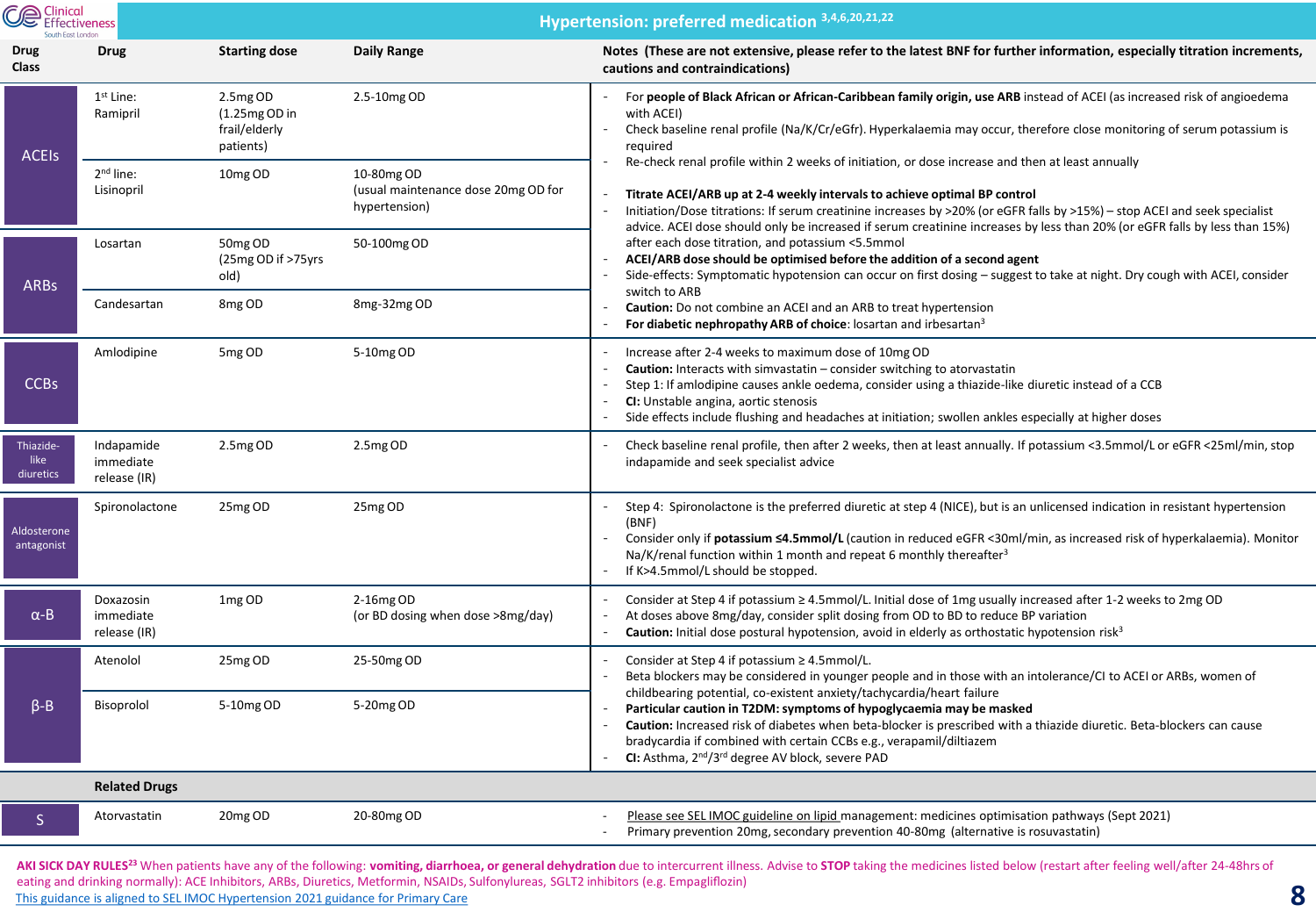

#### The following tasks may be done by practices administrators, social prescribers, care co-ordinators, HCAs, nurses, pharmacists, physicians associates or GPs - depending on practice pathways and staff availability

|                                                                            | <b>Tasks</b>                                                                                                                                                                                                                                                                                                                                                                                          | <b>Tools/Support</b>                                                                                                                                                                                      |  |
|----------------------------------------------------------------------------|-------------------------------------------------------------------------------------------------------------------------------------------------------------------------------------------------------------------------------------------------------------------------------------------------------------------------------------------------------------------------------------------------------|-----------------------------------------------------------------------------------------------------------------------------------------------------------------------------------------------------------|--|
| 1. Maintaining the<br>hypertension<br>register (prevalence<br>improvement) | Unknown blood pressure: Identify patients with no blood pressure measurement in the past 5 years (not on the<br>hypertension register)                                                                                                                                                                                                                                                                | EMIS searches e.g. QOF/Ardens<br>$\bullet$                                                                                                                                                                |  |
|                                                                            | Uncoded hypertension: Identify patients with a blood pressure ≥ 140/90mmHg who do not have an 'Essential<br>Hypertension' code                                                                                                                                                                                                                                                                        |                                                                                                                                                                                                           |  |
|                                                                            | How to get BP readings                                                                                                                                                                                                                                                                                                                                                                                | During consultations<br>$\bullet$<br>Practice blood pressure pod<br>HBPM: AccuRx florey, eConsult<br>hypertension review<br>Secondary care sources: Cerner BP report, 24<br>Portal Cerner, clinic letters |  |
| 2. Call/Recall                                                             | Prioritise high risk patients (e.g. BP> 160/100mmHg, patients of Black African/Caribbean origin)                                                                                                                                                                                                                                                                                                      | EMIS searches e.g. Ardens<br>AccuRx/ AccuRx Florey<br>eConsult hypertension review<br>MJog<br>$\bullet$<br>Patient letters<br>$\bullet$<br>• Telephone call                                               |  |
|                                                                            | Pre-patient review<br>Arrange bloods (renal function, lipids, HbA1c and consider FBC as abnormalities may affect HbA1c interpretation)<br>Arrange BP measurement and pulse check (in practice/machine at home)<br>$\bullet$<br>Book appointment for annual review                                                                                                                                     |                                                                                                                                                                                                           |  |
| 3. QOF BP review<br>(at least annually)                                    | History: patient concerns + screen for worrying symptoms/target organ damage related to<br>Hypertension (p.3,5)<br>Hypotension (dizziness, nausea, weakness, confusion, systolic BP <90, diastolic BP <60)<br>Review investigations: BP and blood results. Urine dipstick to check for proteinuria, if present consider urine<br>ACR.                                                                 | In practice consultations<br>F2F or remote consultation using Ardens<br>hypertension template<br>Structured medication review with<br>pharmacist                                                          |  |
|                                                                            | Re-calculate QRISK2/3 (if appropriate)<br>Discuss risk-reduction and offer lifestyle advice: BMI, smoking, alcohol, diet, activity & COVID<br>Mind and body: consider screening for mental health conditions<br>Medication review: concerns, side-effects, compliance, adherence, <sup>25</sup> and adjust medications if renal impairment<br>Note that some drugs/substances can cause hypertension: | Out of practice consultations<br>Home visiting team<br><b>GPEA</b><br>$\bullet$<br>Secondary care<br>$\bullet$                                                                                            |  |
|                                                                            | • Combined oral contraceptives, corticosteroids, NSAIDs, sympathomimetics, venlafaxine, cyclosporine,<br>liquorice (present in some herbal medicines)<br>• Alcohol, substances of abuse including cocaine<br>Refer to secondary care if worrying symptoms or target organ damage from hypertension                                                                                                    | <b>Remote consultations</b><br>Remote BP monitoring using 'Doctaly<br>Assist'                                                                                                                             |  |
|                                                                            | Follow-up<br>Review BP monthly until it is at target<br>If uncontrolled on optimal doses $\rightarrow$ repeat ABPM/HBPM, assess for postural hypotension, discuss adherence<br>If resistant hypertension referral to secondary care                                                                                                                                                                   | As above, prioritise high risk patients using<br>EMIS searches e.g. Ardens                                                                                                                                |  |

**9**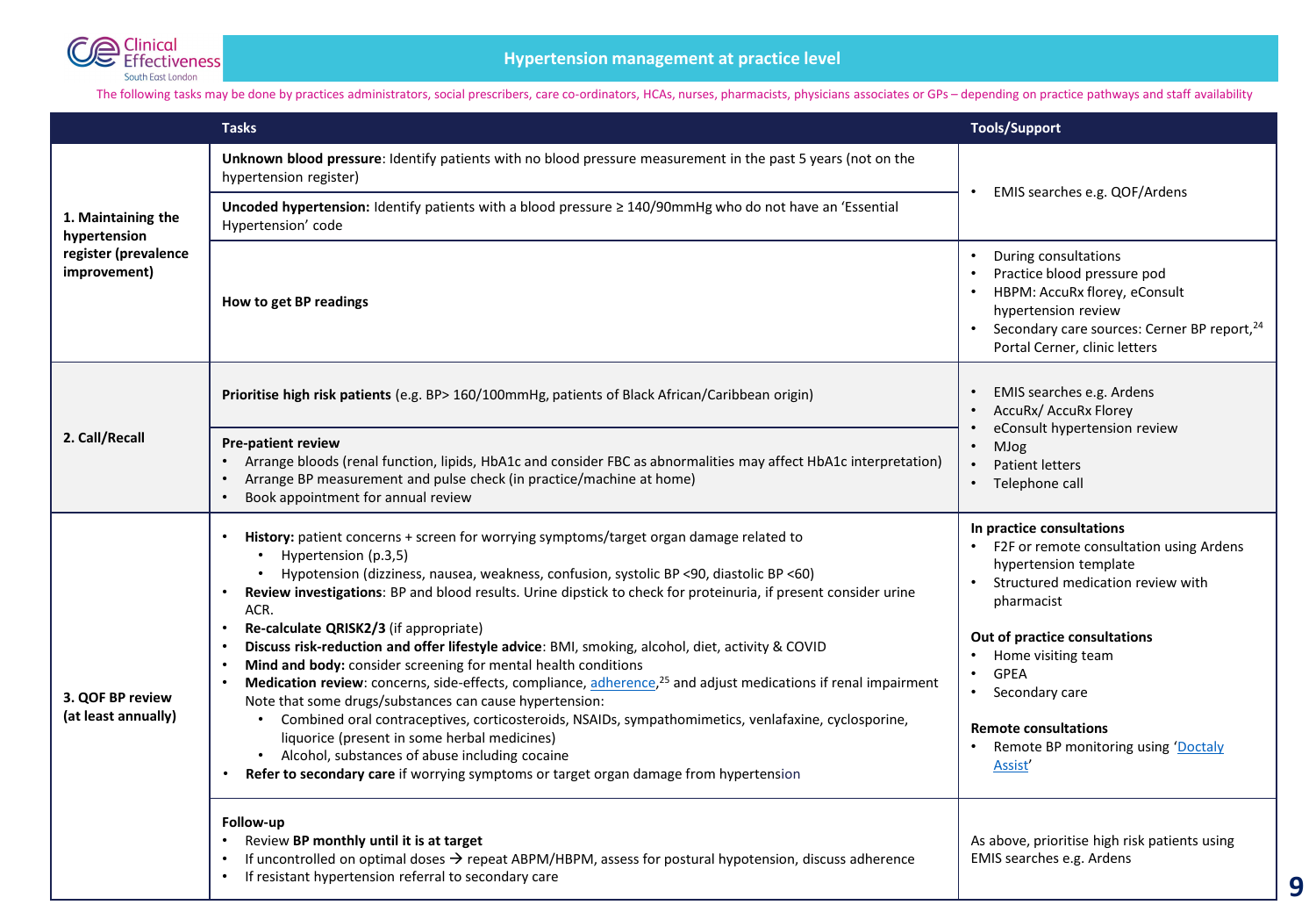#### **C**@ Clinical<br>
Effectiveness References South Fost London

- 1. British Heart Foundation: How can we do better? NHS Lewisham CCG (updated 2018, source data QOF 2016/17)
- 2. [CVD: Primary Care Intelligence Packs, NHS Lewisham CCG, June 2017](https://assets.publishing.service.gov.uk/government/uploads/system/uploads/attachment_data/file/623660/NHS_Lewisham_CCG_CVD_intelligence_pack.pdf)
- 3. EMIS search ran on 28th October 2020 by Lewisham Clinical Effectiveness Group in One Health Lewisham
- 4. [NICE Guideline NG136 Hypertension in adults: Diagnosis and Management, published Aug 2019](https://www.nice.org.uk/guidance/ng136/resources/hypertension-in-adults-diagnosis-and-management-pdf-66141722710213), (accessed Sept 2021)

5. NICE CVD risk assessment and management: Scenario: Management of people with an estimated CVD risk less than 10%, last revised Aug 2020, (accessed Oct 2021)

[6. Lipid management: Medicine Optimisation Pathways developed for SEL Integrated Medicines Optimisation Committee by the SEL](https://selondonccg.nhs.uk/wp-content/uploads/dlm_uploads/2021/09/Lipids-management-pathways-for-South-East-London-FINAL-September-2021.pdf)  Cardiovascular Medicines Working IMOC sub-group, Sept 2021

7. [NICE Guideline NG17 Type 1 Diabetes in adults: Diagnosis and Management, published Aug 2015, updated Dec 2020,](https://www.nice.org.uk/guidance/ng17/resources/type-1-diabetes-in-adults-diagnosis-and-management-pdf-1837276469701) (accessed Sept 2021)

8. [Stroke and TIA, Clinical Knowledge Summaries \(NICE\), last updated March 2017,](https://cks.nice.org.uk/topics/stroke-tia/management/secondary-prevention-following-stroke-tia/) (accessed Jan 2021)

9. [NICE Clinical Guideline CG182 Chronic Kidney Disease in adults: assessment and management, published July 2014, updated Jan 2015](https://www.nice.org.uk/guidance/cg182/resources/chronic-kidney-disease-in-adults-assessment-and-management-pdf-35109809343205), (accessed Sept 2021)

10. [GMS contract for Quality and Outcomes Framework](https://www.england.nhs.uk/wp-content/uploads/2021/03/B0456-update-on-quality-outcomes-framework-changes-for-21-22-.pdf) for 2021/21

11. SE London Area Prescribing Committee and SW London Medicines Commissioning Group (SELAPC): Managing Uncomplicated Hypertension, published Oct 2014, currently under review

12. Simces, ZL, Ross SE & Rabkin, SW, 2012, Diagnosis of hypertension and lifestyle modifications for its management, BCMJ Vol 58(8): 392- 398

13. Law M R, Wald N J, Morris J K, Jordan R E. Value of low dose combination treatment with blood pressure lowering drugs: analysis of 354 randomised trials BMJ 2003; 326 :1427

14. [British Heart Foundation, Healthy Eating, Salt, last updated Sept 2021,](https://www.bhf.org.uk/informationsupport/support/healthy-living/healthy-eating/salt) (accessed Oct 2021)

- 15. [Alcohol Change UK, Unit calculator](https://alcoholchange.org.uk/alcohol-facts/interactive-tools/unit-calculator)
- 16. [British Heart Foundation, Risk Factors, Smoking, last updated Sep 2021,](https://www.bhf.org.uk/informationsupport/risk-factors/smoking) (accessed Oct 2021)
- 17. [NICE Hypertension: Calcium-channel blockers, last revised Apr 2021,](https://cks.nice.org.uk/topics/hypertension/prescribing-information/calcium-channel-blockers/) (accessed Sept 2021)
- 18. [NICE Clinical guideline NG133 Hypertension in pregnancy: diagnosis and management, published June 2019](https://www.nice.org.uk/guidance/ng133/resources/hypertension-in-pregnancy-diagnosis-and-management-pdf-66141717671365) (accessed Sept 2021)
- 19. GSTT obstetric advice given to Clinical Effectiveness Southwark
- 20. British National Formulary, last updated Jan 2021

21. Consultation correspondence – Southwark CCG's Medicine's Optimisation Team, CVD community clinic Pharmacists, GSTT Cardiology Team, GSTT Obstetric Medicine Team

22. SE London Area Prescribing Committee and SW London Medicines Commissioning Group (SELAPC): BP monitoring for non-diabetic patients in primary care, published Oct 2014, review date Oct 2016

[23. NICE Key therapeutic topic \(KTT17\) Acute kidney injury \(AKI\): use of medicines in people with or at increased risk of AKI, published Feb 2016,](https://www.nice.org.uk/advice/KTT17/chapter/Evidence-context) last updated Sept 2019, (accessed Sept 2021)

24. Primary Care Coding guide 21/22: BMI, BP, HbA1c, ethnicity and country of birth, Lewisham Clinical Effectiveness Group, One Health Lewisham, updated Aug 2021.

25[. Improving adherence, Cambridge and Peterborough CCG](https://www.cambridgeshireandpeterboroughccg.nhs.uk/health-professionals/patient-pathways/hypertension-programme/resources-to-improve-management-of-hypertension/improving-adherence/), April 2019, (accessed Oct 2021)

#### **Acknowledgements**

CESEL guides are co-developed by SEL primary care clinicians and SEL experts (see below) and are localised to include borough specific pathways and resources. The guides go through a formal approval process including SEL Integrated Medicines Optimisation Committee (IMOC) for the medicines content, a local borough-based primary care group, CESEL steering group with representation from SELCCG and PCNs and a borough-based Medicines Management Teams (MMT). CESEL would like to thank all our colleagues who participated and fed-back during the consultation process, especially Rachna Chowla, Lewisham Primary Care Operations Group, Lewisham PCNs, Lewisham MMT, SEL CVD working group, IMOC and secondary care colleagues.

**Approval:** November 2021

**Guide developed by Lewisham CESEL Leads: Dr Grace Bottoni & Dr Margaret Senbanjo Contact CESEL at selccg.clinicaleffectiveness@nhs.net and/or click [here f](https://selondonccg.nhs.uk/covid_19/clinical-effectiveness-sel/)or our website**

#### **Abbreviations and definitions**

α-B – Alpha-blocker

ABPM –Ambulatory blood pressure monitoring

ACEI– Angiotensin converting enzyme inhibitor

ACR – Albumin-creatinine ratio. Ideally firstvoid morning urine sample.

AKI – Acute kidney injury

ARB- Angiotensin II receptor blocker

AccurX – Secure healthcare communication tool that allows interactions between a GP surgery and its patients

Ardens – clinical decision support tool embedded in EMIS that provides templates for long term conditions management

β-B – Beta-blocker

- BD Twice daily dosing
- BMI Body mass index
- BP Blood pressure
- CCB Calcium channel blocker
- CI Contraindication
- CKD Chronic kidney disease
- Cr Serum creatinine
- CV Cardiovascular
- CVD Cardiovascular disease

DASH diet – Dietary approaches to stop hypertension diet

DXS – Point-of-care tool for EMIS Web

ECG – Electrocardiogram (12-lead)

eConsult – Digital triage and remote consultation solution

eGFR – Estimated glomerular filtration rate

eRS – Electronic referral system

#### FBC – Full blood count

- GSTT Guy's & St Thomas' NHS Trust
- HF Heart failure
- K Serum potassium
- KCH King's College Hospital NHS Trust

HbA1c – Haemoglobin A1c

HBPM – Home blood pressure monitoring

IHD – Ischaemic heart disease

IR – Immediate release

LGT – Lewisham and Greenwich NHS Trust

LVH – Left ventricular hypertrophy

MJog – Mobile messaging app which provides secure communication of health information between a GP surgery and its patients

Na – Serum sodium

NSAID – Non-steroidal anti-inflammatory drug

OD – Once daily dosing

PAD – Peripheral arterial disease

Pod – This is a touchscreen computer connected to a BP monitor that patients can use without clinical supervision

QOF – Quality and outcomes framework (contract)

QRISK- an algorithm that predicts 10-year CVD risk. EMIS is currently using QRISK2 (although QRISK3 was released in 2017)

Renal profile – this includes serum sodium/potassium/creatinine/eGFR

SELAPC – South East London Area Prescribing Committee

TFT – Thyroid function blood tests

TIA-Transient ischaemic attack

T2DM – Type-2 diabetes

UHL – University Hospital Lewisham **10**